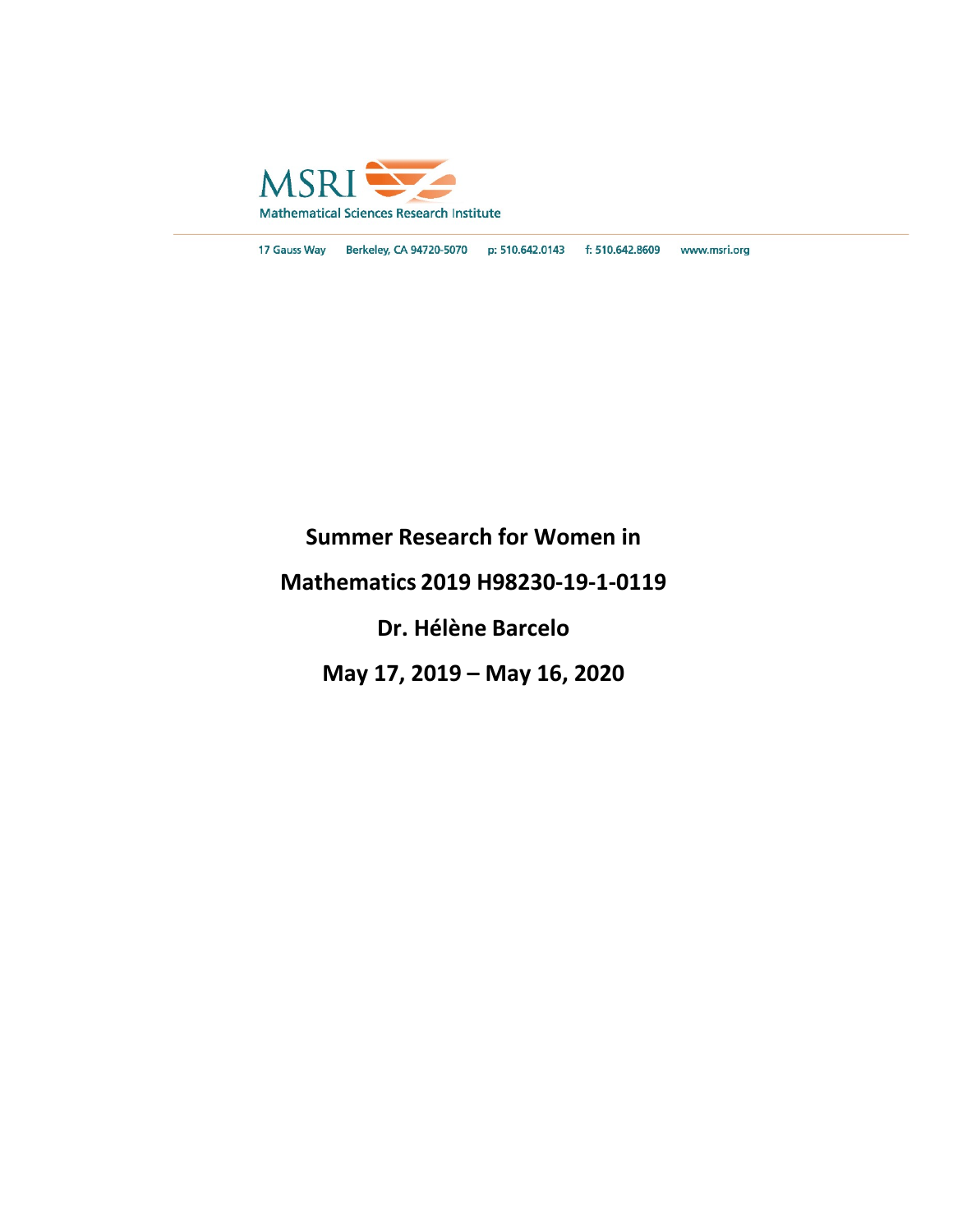#### **A. Introduction**

The MSRI project, Summer Research for Women in Mathematics (SWiM) is part of MSRI's overall activities aimed at strengthening the mathematical sciences by facilitating research and professional activities leading to or enhancing successful, productive careers. As part of this goal, it is important to recognize that for some populations inequities exist and need to be redressed. For some, a remedy is to increase the visibility and impact of their research, for others it is to increase their productivity. This program has been aimed at creating a rewarding and collegial environment that furthers success, benefiting the mathematical community at large. Responses to the exit survey reveal that the program wassuccessful in working toward this goal; when asked about their level of professionalsatisfaction with MSRI, 88% of respondents gave a rating of 5 out of 5. MSRI is also gratified to see that 93% of respondents gave a 5 out of 5 rating to the administrative support they received.

The present grant provided space and funds for 13 groups of women researchersto work on a research project for one or two weeks at MSRI during the summer of 2019. Each group was comprised of between 2 and 6 researchers, with a total of 46 women participating overall. These were research projects that had already been started, perhaps at a conference such as Women in Topology, Women in Numbers or could be freestanding activities.

As part of their application package, the groups were asked to provide bio sketches, a brief history of the collaboration, the context and description of the research problems to be addressed, partial results already obtained, realistic goals to be achieved during the residence at MSRI, and plans for research that will occur before, during and after their stay at MSRI.

Factors in choosing the groups included: scientific merit of the project, the likelihood of finishing the project within the timeline specified in the application, and the extent to which this opportunity will enhance the project, for example by bringing together researchers from different institutions.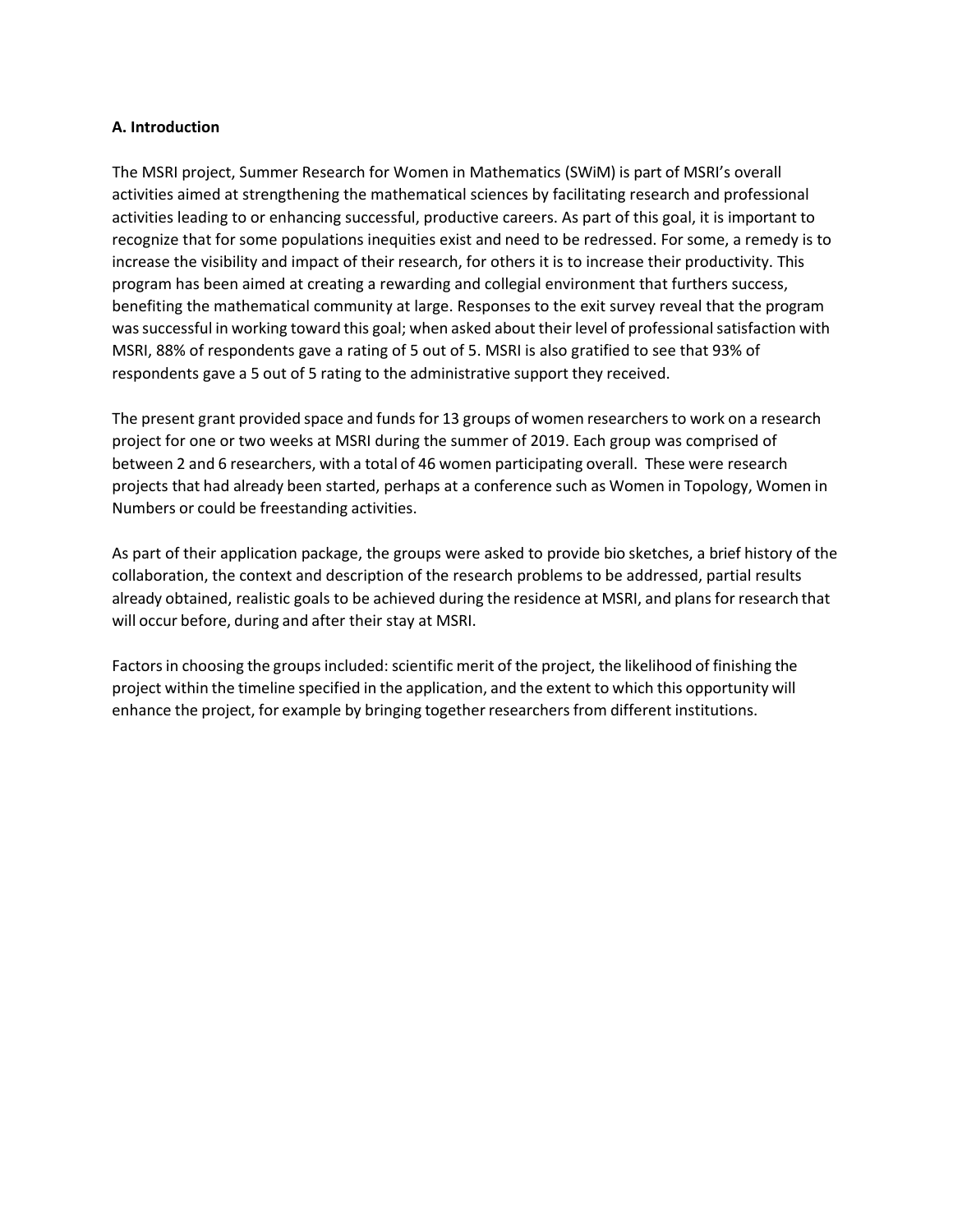**B. Summary of Participant Demographics**

# **Officially Registered Participants Information**

| <b>Participants</b>      |       | 46 |
|--------------------------|-------|----|
|                          |       |    |
| <b>Gender</b>            |       | 46 |
| <b>Male</b>              | 0%    |    |
| <b>Female</b>            | 100%  | 46 |
| <b>Declined to state</b> | 0%    | 0  |
|                          |       |    |
| Ethnicity*               |       | 46 |
| <b>White</b>             | 78%   | 36 |
| <b>Asian</b>             | 11%   | 5  |
| <b>Hispanic</b>          | $0\%$ | 0  |
| <b>Pacific Islander</b>  | 0%    | N  |
| <b>Black</b>             | 2%    |    |
| <b>Native American</b>   | $0\%$ | 0  |
| <b>Mixed</b>             | 7%    | 3  |
| <b>Declined to state</b> | 2%    | 1  |

\* ethnicity specifications are not exclusive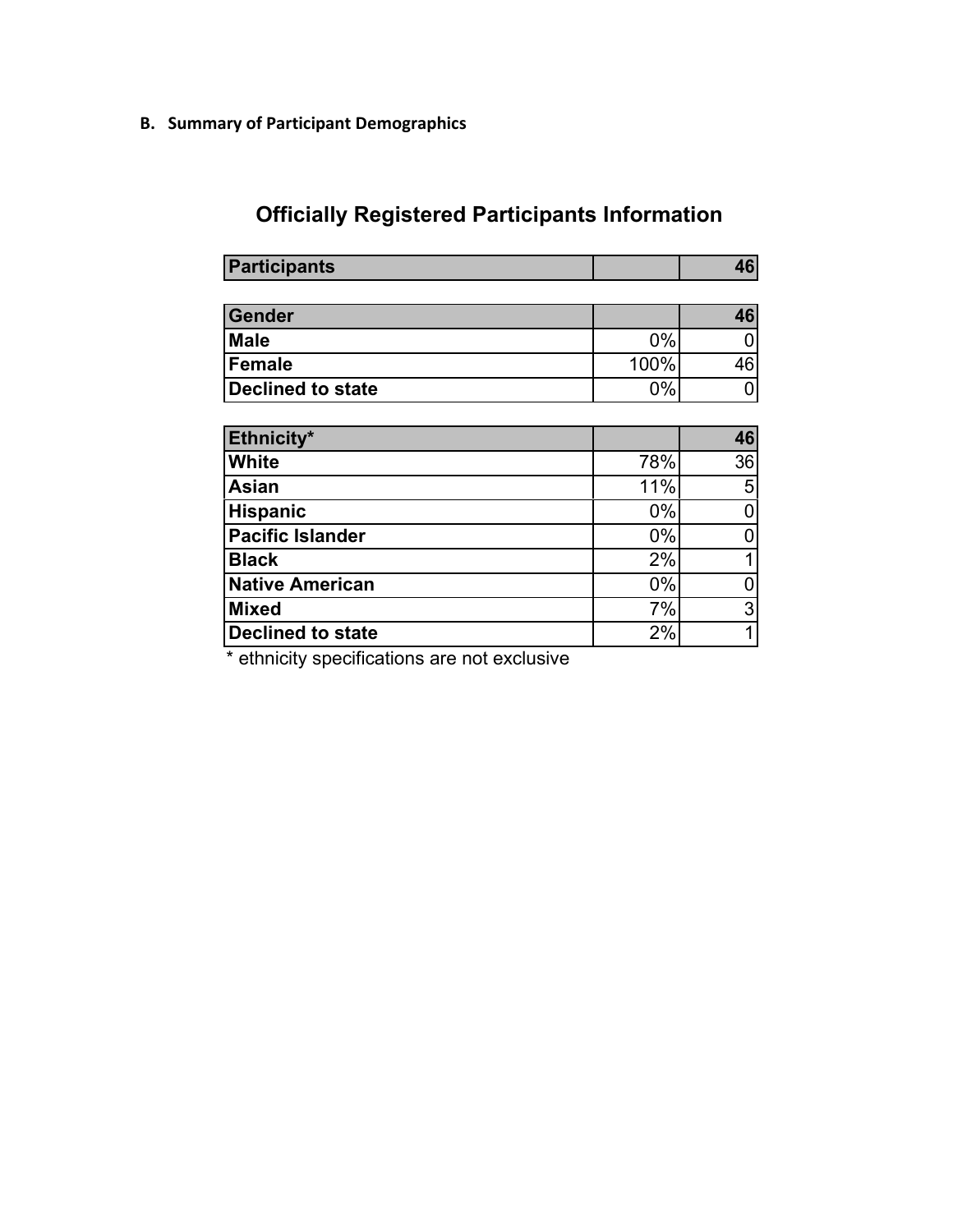| <b>Participants</b> |                     |                                         |
|---------------------|---------------------|-----------------------------------------|
| <b>First Name</b>   | <b>Last Name</b>    | <b>Institution</b>                      |
| Shabnam             | Akhtari             | University of Oregon                    |
| Kevser              | Aktas               | Gazi University                         |
| Selvi               | Beyarslan           | University of South Alabama             |
| Jennifer            | Biermann            | Hobart and William Smith College        |
| Kirsti              | <b>Biggs</b>        | University of Bristol                   |
| Laura               | Cladek              | University of California, Los Angeles   |
| <b>Blair</b>        | Davey               | City College, CUNY                      |
| Anna                | Duwenig             | University of Victoria                  |
| Sabine              | El Khoury           | American University of Beirut           |
| Melissa             | Emory               | University of Toronto                   |
| Emily               | Evans               | <b>Brigham Young University</b>         |
| Amanda              | Francis             | <b>Mathematical Reviews</b>             |
| Holley              | Friedlander         | Dickinson College                       |
| Elena               | Fuchs               | University of California, Davis         |
| Elizabeth           | Gillaspy            | University of Montana                   |
| Heidi               | Goodson             | Brooklyn College, CUNY                  |
| Rachel              | Grotheer            | Goucher College                         |
| Alia                | Hamieh              | University of Northern British Columbia |
| Megumi              | Harada              | <b>McMaster University</b>              |
| Piper               | Harron              | University of Hawaii at Manoa           |
| Catherine           | Hsu                 | University of Bristol                   |
| Shuang              | Li                  | Colorado School of Mines                |
| Kuei-Nuan           | Lin                 | Pennsylvania State University           |
| Anna                | Ma                  | University of California, San Diego     |
| Claudia             | Miller              | <b>Syracuse University</b>              |
| Jennifer            | Morse               | University of Virginia                  |
| Deanna              | Needell             | University of California, Los Angeles   |
| Rachael             | Norton              | Northwestern University                 |
| Augustine           | O'Keefe             | <b>Connecticut College</b>              |
| Kathleen            | Petersen            | Florida State University                |
| Martha              | Precupp             | <b>Washington University</b>            |
| Jing                | Qin                 | University of Kentucky                  |
| Priyanka            | Rajan               | University of Notre Dame                |
| Sarah               | Reznikoff           | Kansas State University                 |
| Noella              | <b>Rizo Carrion</b> | University of Valencia                  |
| Amanda              | Schaeffer Fry       | Metropolitan State University of Denver |
| Anne                | Schilling           | University of California, Davis         |
| Catherine           | Searle              | Wichita State University                |
| Alexandra           | Secelaeanu          | University of Nebraska                  |
| Liana               | Sega                | University of Missouri                  |
| Katherine           | Stange              | University of Colorado                  |
| Krystal             | Taylor              | <b>Ohio State University</b>            |
| Lola                | Thompson            | Oberlin College                         |
| Julianna            | Tymoczko            | Smith College                           |
| Carolina            | Vallejo             | Autonomous University of Madrid         |
| Sarah               | Wright              | <b>Fitchburg State University</b>       |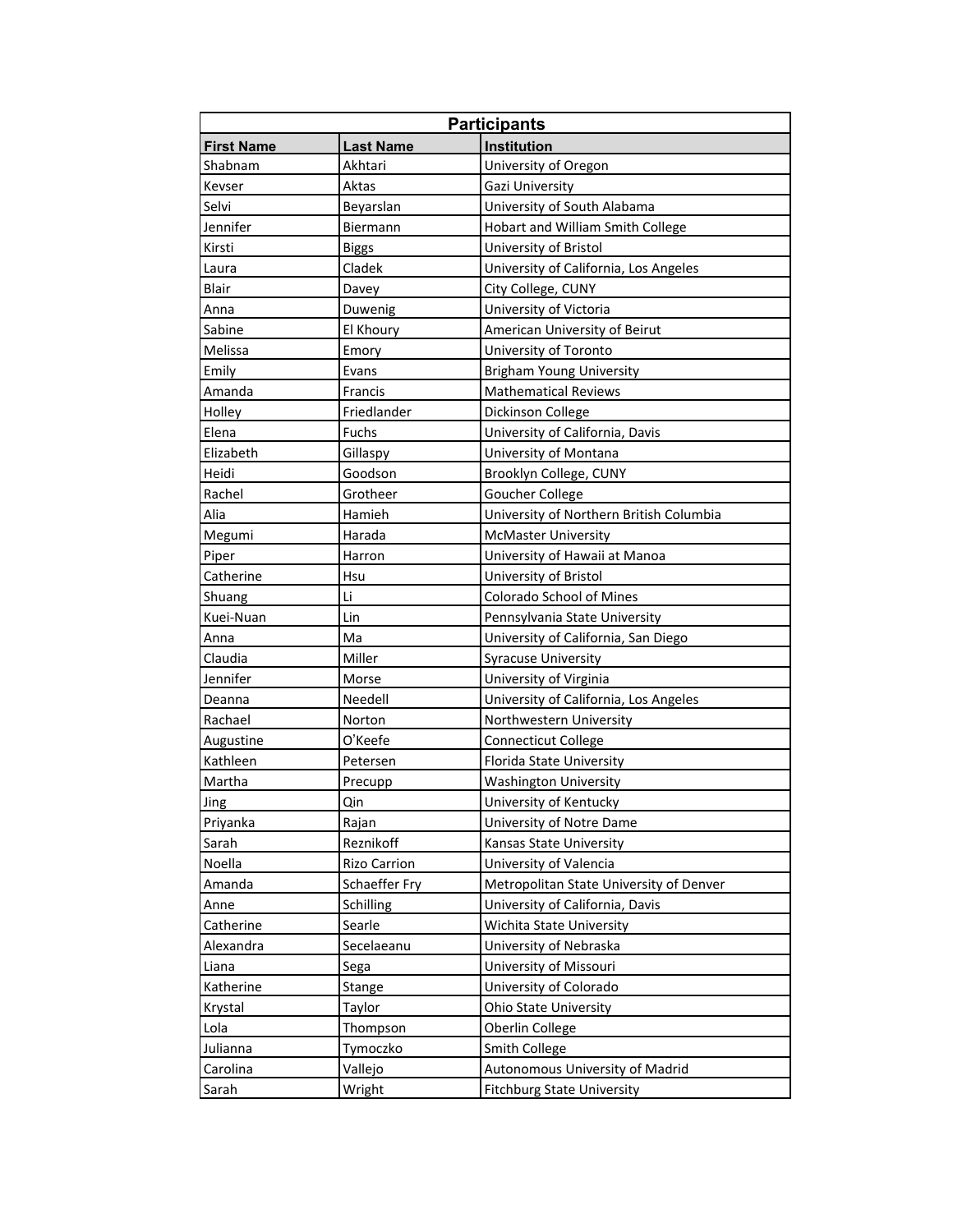#### **D. & E. Description of Conference Activities & Publications**

Each research group worked on the projects outlined in their proposal. They met daily at MSRI, and many met in the evenings and weekends at the apartments reserved for them on the campus of UC Berkeley. Unfortunately, due to the COVID-19 pandemic, the groups have not all been able to reunite in person after the summer program but they have continued to meet virtually to further their research. When travel again becomes advisable, MSRI will make travel funding available to facilitate continued inperson collaboration.

The following status updates have been provide to MSRI:

#### **Group 1**

Update from 5/27/20

*We have some new results, and are currently working on the last stages of preparing an article, which will be submitted to a peer-reviewed research journal specialized in number theory. We are expecting to submit the article by the end of July 2020.*

#### **Group 2**

Update from 12/4/19:

*We have submitted our first joint paper. We also started another project and we are using the extended support to work together. This will not be possible without the supports that we received at MSRI. Me and another group of researchers just submitted another application for this coming summer because of such positive experience I have. Thank you for all of the work you have done for this program.* 

#### Update from 5/22/20:

*There is no change on the status of our submitted paper. The journal has not gave us any update since the submission.*

#### **Group 3**

Update from 3/7/20: *Paper 1 - submitted. Paper 2 - In progress*

Update from 5/26/2020: *This paper appears on the arXiv and is currently under review.* 

#### **Group 4**

Update from 5/22/20: *Paper accepted for publication in Journal of Functional Analysis (10/1/20)*

#### **Group 5**

Update from 6/20/20:

*At the moment we do not have a completed paper to report. As you might recall, we were planning a follow up meeting for our group in Syracuse in late March. However, the time of our meeting turned out to coincide with university closures and travel bans due to the current health crisis and we had to cancel*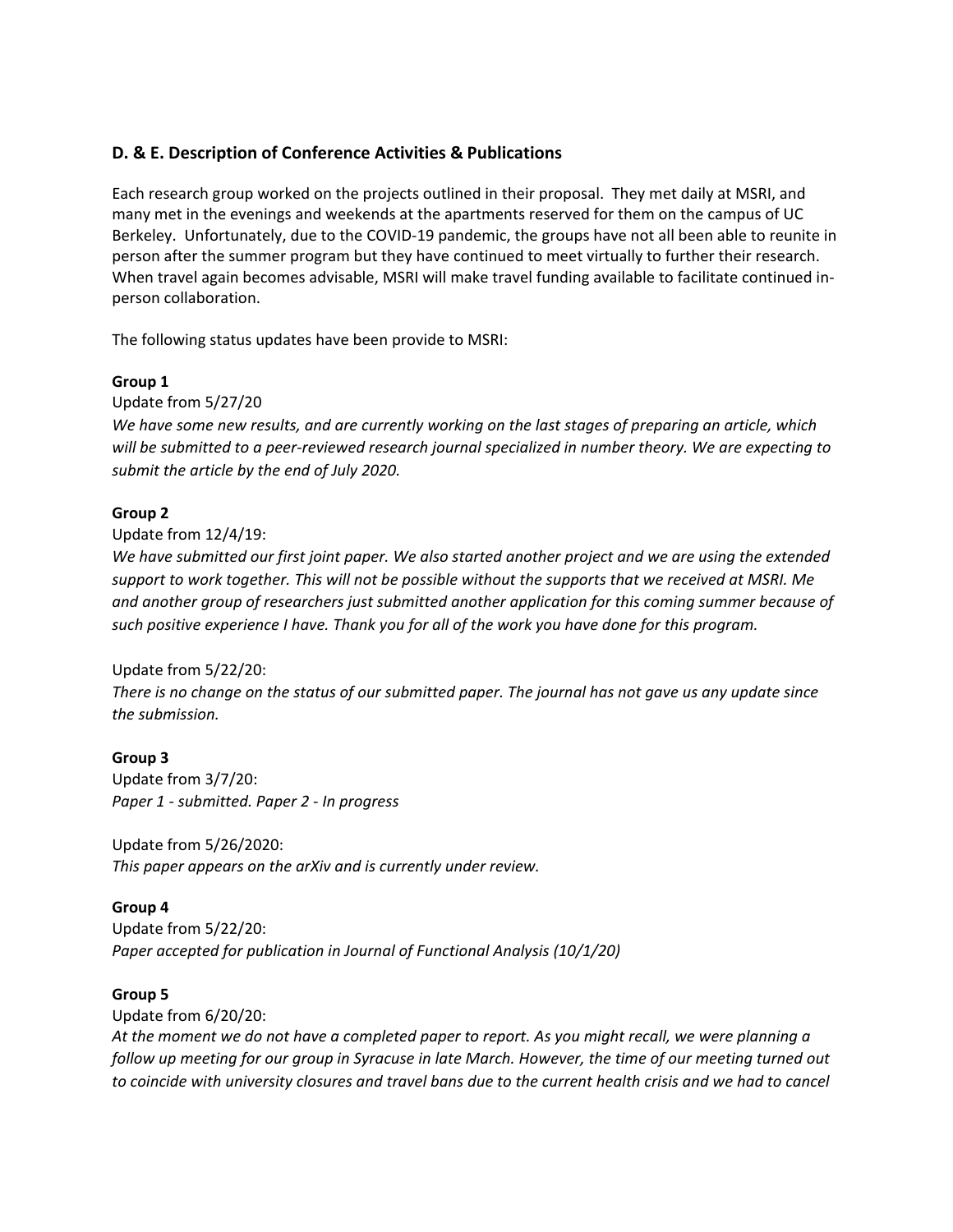*our plans. Due to this and the demands of the current situation on our time we have not had the chance to complete our project. We will keep you informed of our progress.*

#### **Group 6**

Update from 5/25/20: *Paper 1 - submitted Paper 2 - submitted Paper 3 - In progress, plan to submit by the end of June 2020 Paper 4 - In progress, plan to submit by the end of summer 2020*

#### **Group 7**

Update from 5/22/20:

*We had a good meeting at JMM (and I spoke about the project there), but our group was really set-back this spring, mainly by COVID -- almost all of us had to give over most/all research time to childcare, and one of us had a personal loss. We are finding a bit of time now, and have overcome some outstanding research obstacles on the project, and hoping to get a final version of our paper together in the next months.*

#### **Group 8**

Update from 5/22/20: *Paper submitted 4/22/20*

#### **Group 9**

Update from 12/5/19: *We have two papers submitted and are working on a third. It was a VERY productive two weeks.*

Update from 5/22/20: *Paper 1 - Submitted on 9/13/19 Paper 2 - Submitted on 8/22/19 Paper 3 - In progress Paper 4 - In progress We are currently working on applying our methods to COVID-19 problems, so the group is very much still active.*

#### **Group 10**

Update from 12/5/19:

*Based on our work at MSRI, [our group is] currently completing work on a manuscript which is jointly authored with [other researchers]. (We discovered \*after\* our MSRI visit that we were thinking about similar questions . . . and ended up collaborating with them.) The manuscript is nearing completion, and we hope to have a preprint available very soon (roughly within the next month).*

#### Update from 12/31/19:

*I am writing to let you know that [our group has] completed a research manuscript pertaining to one of the two main projects we started at MSRI during the SWiM program last summer (July 2019). It turned*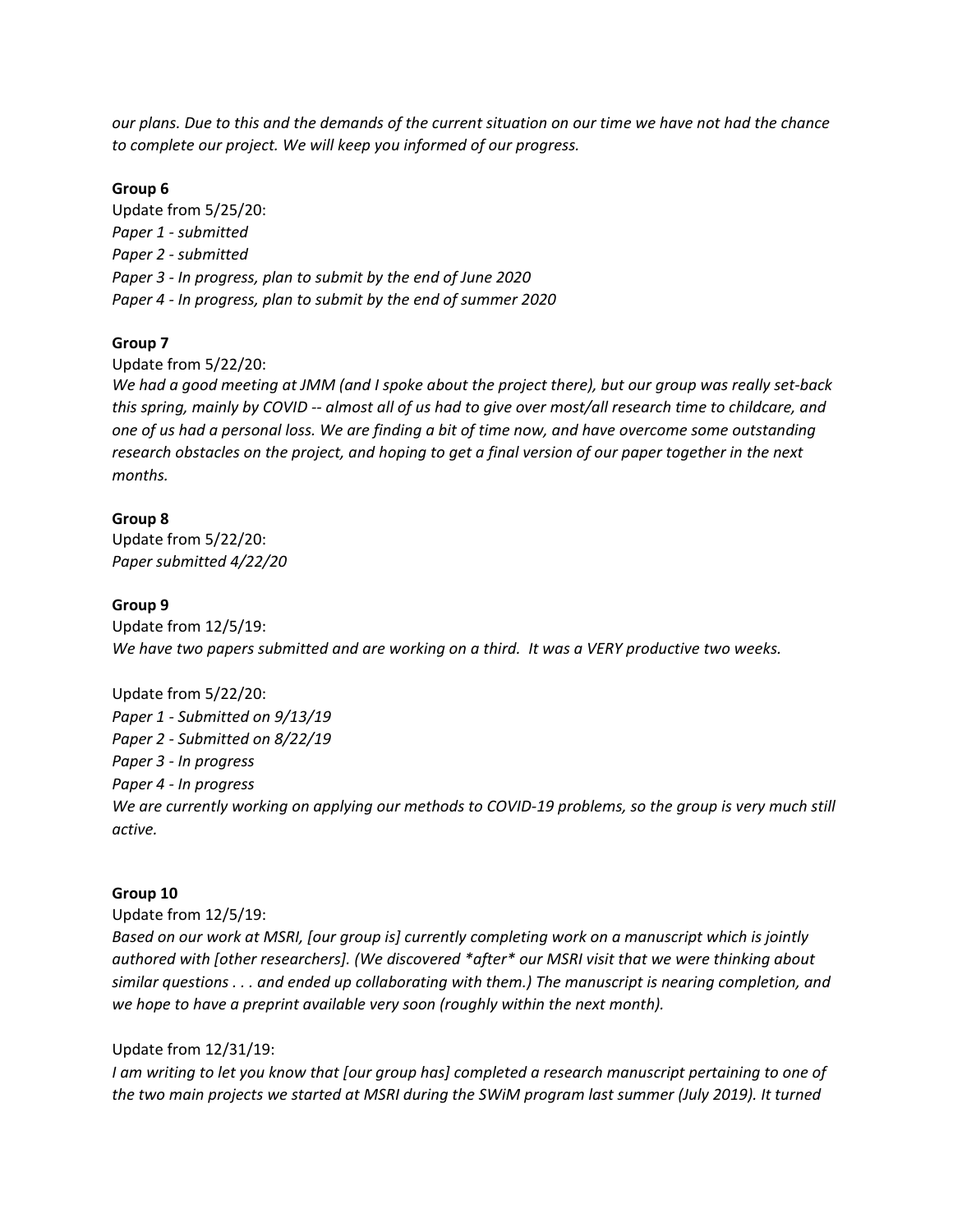*out that we joined forces with two other mathematicians who were thinking about the same problem, so the final paper has 5 authors. However, the ideas and conversations we had at MSRI made the final results possible. The paper is now posted on the preprint (ArXiv) server. We will keep you updated regarding the second of our two main projects.*

*Paper 2 – Submitted on 3/11/20*

#### **Group 11**

Update from 12/4/19: *A short version of the paper was also accepted as a poster for FPSAC2020. Paper to appear in Seminaire Lotharingien de Combinatoire (2020)*

Update from 5/29/20: *Paper 2 – Accepted for publication in The Electronic Journal of Combinatorics*

#### **Group 12**

Update from 5/24/20: *Paper 1 – Submitted on 3/13/20 Paper 2 – Submitted on 4/21/20 Paper 3 – Submitted on 5/24/20*

*By the way, since we work so well together thanks to the program, we are currently working on some new joint projects that have begun since our stay at MSRI!*

#### **Group 13**

Update from 6/18/20:

*[We] don't have a paper ready yet. Given the current situation with the pandemic, my plans to visit [my research partner] during the summer have been postponed. I will be on sabbatical this coming academic year and provided it is safe to travel and [my research partner's] schedule permits, I was planning to try and visit her at some point during that time so that we could finish our work.*

From the participants reports we can see that 10 of the 13 groups have already written up some of their results and posted their manuscript on the arXiv. So far, 13 papers were submitted, 2 have already been accepted, and the other eleven are awaiting referee's reports.

#### **F. Conclusion**

This program has been and continues to be a success. A selection of comments from the exit interviews shows the impact that this has had on the summer 2019 participants:

*"I thought that this was a fantastic program. It was so useful to have the funds and time to work with my collaborators. The six of us normally reside in four different time zones, which makes it difficult to work over Skype. I don't think that we could have completed our project without these two weeks. I love that the mothers in our group were able to have childcare*